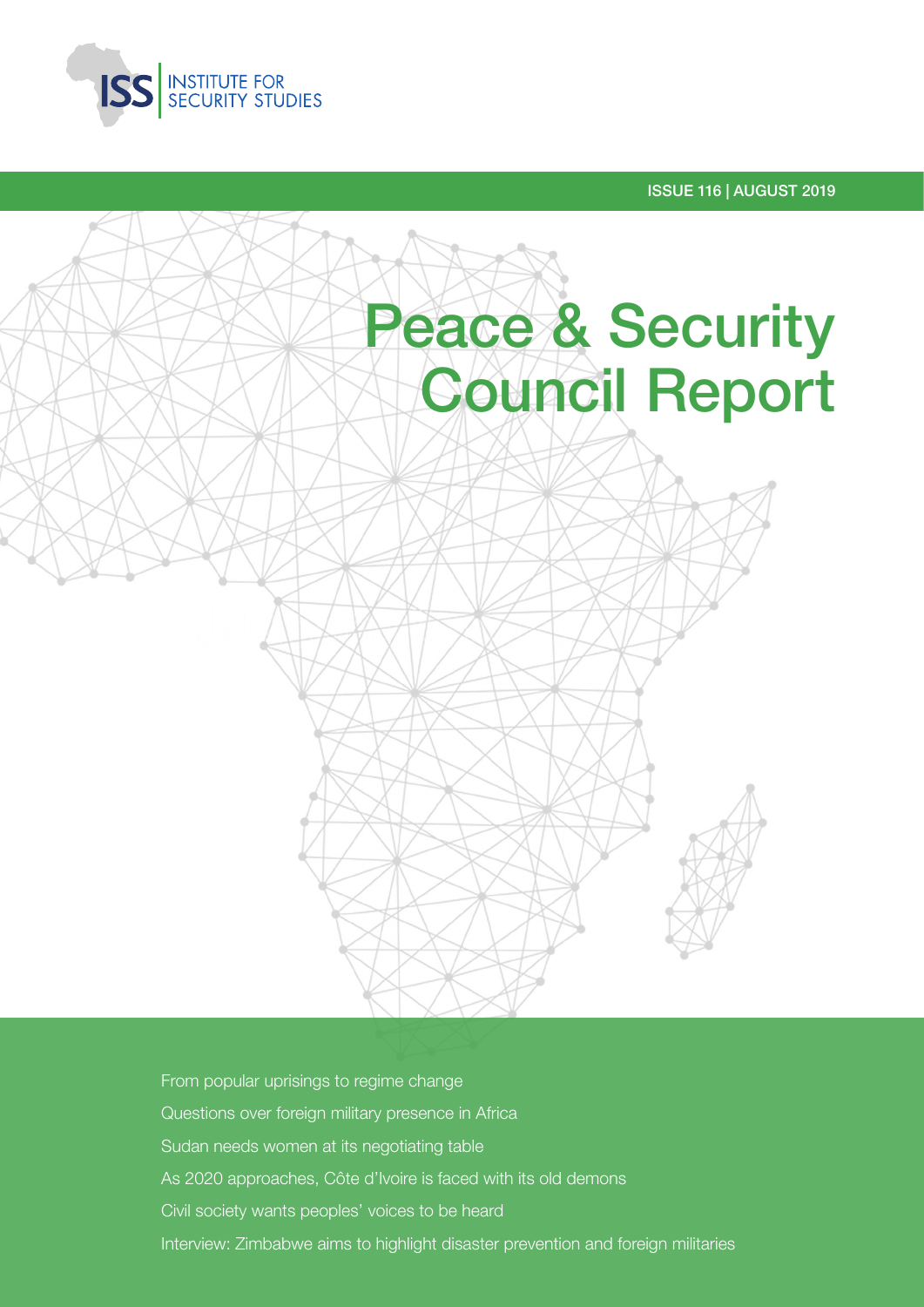## From popular uprisings to regime change

On 22 August 2019 the Peace and Security Council (PSC) discussed the issue of popular uprisings and their impact on peace and security in Africa. In recent times, mass civilian mobilisations have become an avenue through which citizens express their discontent with government.

A 2019 *Foreign Affairs* article notes that 'over the past decade, mass uprisings in Africa have accounted for one in three of the nonviolent campaigns aiming to topple dictatorships around the world. Africa has seen 25 new, nonviolent mass movements – almost twice as many as Asia'. In 2019 Africa has witnessed two major uprisings that have resulted in the toppling of long-term leaders in Algeria and Sudan.

This leaves the African Union (AU), which has established strong continental norms against unconstitutional changes of government, with a dilemma: should regime changes resulting from popular uprisings be treated as 'unconstitutional changes of government' and condemned by the AU, or should they be considered as the popular will of the people and supported?

In 2019 Africa has witnessed two major uprisings that have resulted in the toppling of long-term leaders in Algeria and Sudan

#### Forms of popular uprisings in Africa

Two major forms of popular uprisings are noticeable on the continent. The first is a widely supported popular military action that results in regime change. Such actions usually end in coups d'état, which are clearly condemned under AU norms.

The second form of uprising, however, is a popular mass civilian protest demanding respect for civil, economic and political rights or changes in governance or government. Popular civilian mass protests sometimes trigger military action, especially when there is a stalemate or massive abuse by the incumbent government. Popular cases in recent times include Egypt, Algeria and Sudan.

In Libya, however, clashes resulting from the government's response to mass protests triggered a civil war, setting off a chain of events that ultimately led to the overthrow of the country's leader, Colonel Muammar Gaddafi.

While the AU unequivocally rejects regime changes that result from military coups d'état, the organisation's legal and normative frameworks

#### Current PSC Chairperson

His Excellency Albert Chimbini, ambassador of Zimbabwe to Ethiopia and permanent representative to the African Union.

#### PSC members

Angola, Djibouti, Algeria, Equatorial Guinea, Gabon, Kenya, Liberia, Morocco, Nigeria, Rwanda, Republic of Congo, Sierra Leone, Togo, Lesotho, Zimbabwe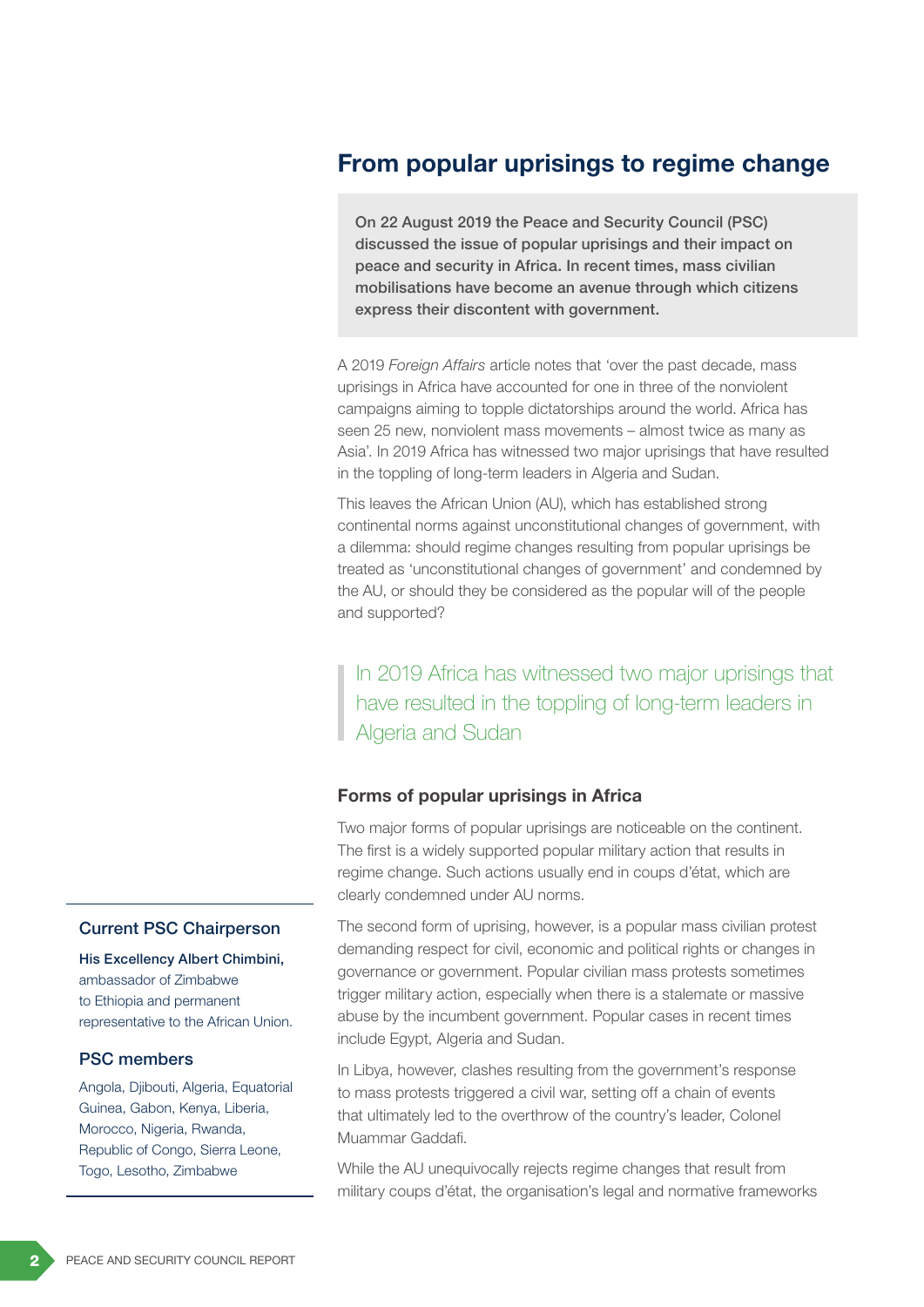are not clear on whether the removal of sitting governments through popular uprisings constitutes an unconstitutional change of government.

### AU's responses to the different forms of uprisings

The difficulty in designating regime changes resulting from popular uprisings as either constitutional or unconstitutional stems from the multitude of ways popular uprisings lead to regime change. As a result, the AU's responses have not always been the same for all cases. It has dealt with four different scenarios.

First, when popular civilian uprisings result in the resignation of an incumbent president, as was witnessed in Algeria in 2019, the AU seems to consider them as an internal affair of the member state. Though the AU may issue statements stressing the need for a peaceful transition, there is no direct intervention as would be the case with an unconstitutional change of government.

Second, when the army of a given country steps into the vacuum created by the resignation of the incumbent president, as was the case in Burkina Faso, the AU usually provides the military with a deadline to hand over power to a civilian government. Failure to do so results in the country's suspension from AU activities.

Third are situations where the army hijacks a civilian mass movement's demands for regime change to force the sitting leader to resign. In Sudan, the AU categorised such a move by the army as a military takeover and demanded a reversal to civilian leadership. Upon the army's failure to do so, it suspended Sudan. Egypt's recent experience is another case.

Finally, when popular uprisings have turned into armed dissent or civil war, such as in Libya in 2011, the AU tends to treat these instances as civil war and launches conflict resolution initiatives from the onset.

The AU thus seems to treat the direct military ousting of governments differently from cases where popular uprisings trigger military-led regime change.

### Gaps in AU legal frameworks

From the above practice, it is clear that the AU respects the right of citizens to protest in line with their domestic

laws, as declared in the organisation's 50<sup>th</sup> Anniversary Solemn Declaration. But there are questions as to why the AU does not consider the resignations of heads of state following popular mass uprisings as unconstitutional, especially in cases where the circumstances of the resignation points to meddling by the army or duress. Resignations made under duress could in fact constitute an unconstitutional change of government. For example, in Zimbabwe there are indications that Robert Mugabe resigned in such circumstances. Yet the army's role in his ouster was not labelled as unconstitutional.

### The AU should promote good governance in order to mitigate the need for citizens to resort to mass uprisings

AU legal instruments are also not clear whether forcible removal of a leader as a result of foreign military action, intervention by another state or coalition of states or international action in the name of maintaining international peace and security constitutes an unconstitutional change of government. In the case of Libya, the AU rejected the involvement of foreign militaries in the removal of Gaddafi but did not expressly define his removal as an unconstitutional change of government.

There appears to be an inherent tension between two key AU principles – the respect for constitutional order in leadership changes and the right of people to oppose an oppressive regime, through peaceful protests.

### Need for preventive measures

As acknowledged by the PSC in a 29 April 2014 statement, popular uprisings that lead to demands for regime change are often 'deeply rooted in governance deficiencies'. Clearly, while grappling with this contentious issue and refining its normative frameworks are important, the AU should take greater steps to promote good governance in order to mitigate the need for citizens to resort to mass uprisings. Also important is the need for the AU to clarify which outcomes of popular protests constitute an unconstitutional change of government.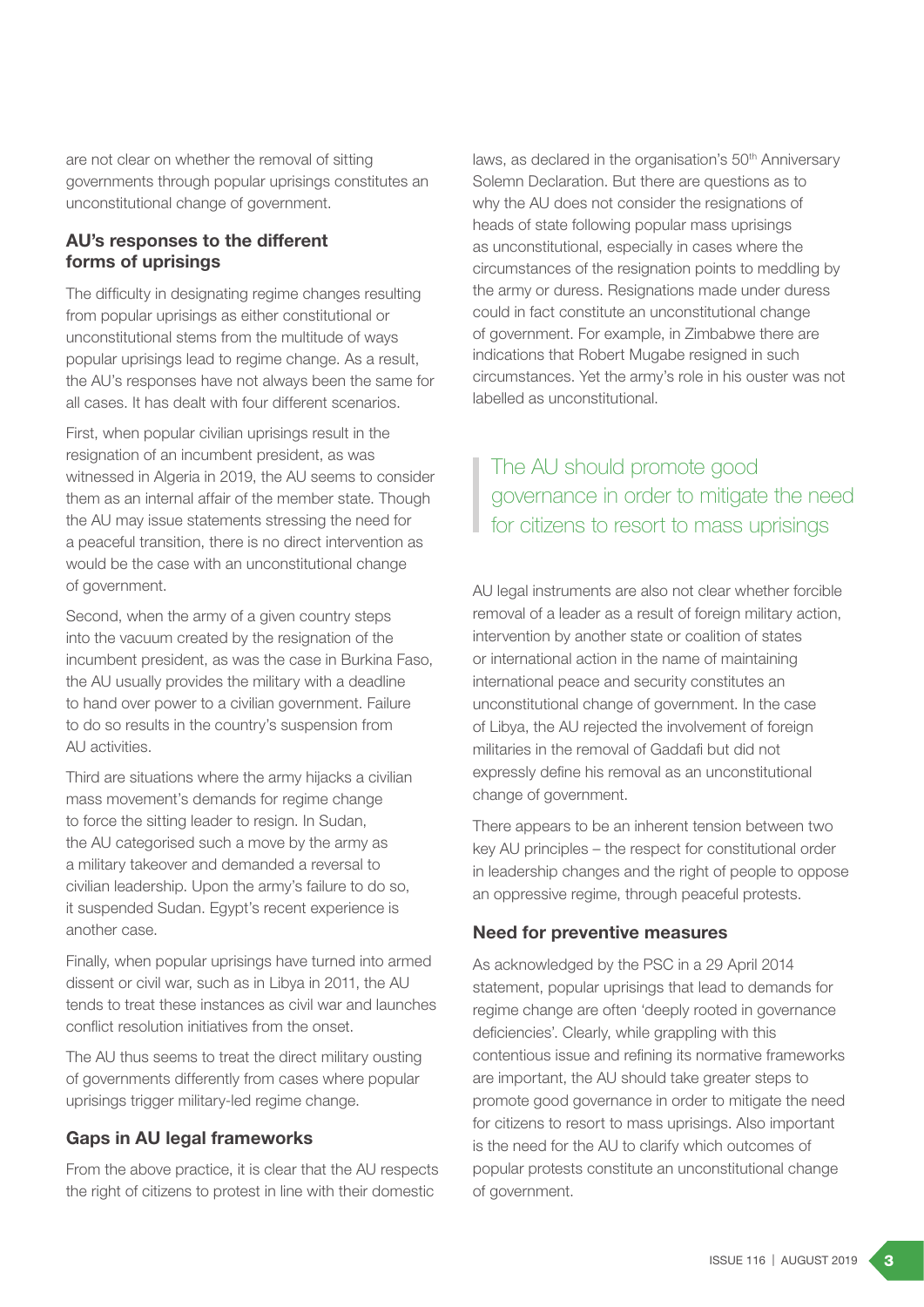## Questions over foreign military presence in Africa

In an April 2016 statement the PSC expressed concern about foreign military bases on the continent and the establishment of new ones. The council called on member states to be 'circumspect' when 'entering into agreements that would lead to the establishment of foreign military bases in their countries'. Despite its expression of concern, however, the continent is host to a rising number of foreign military operations and bases, largely as a result of bilateral agreements between some AU member states and foreign powers.

The issue of foreign military presence is again on the PSC agenda in August 2019.

Currently, of the 13 countries with a known presence in Africa, the United States (US) and France have the most troops on the continent. According to the French Ministry of Defence, France has an estimated 7 550 military personnel spread across the continent in various military operations and missions (excluding UN operations), while the US has a higher number spread across 34 known outposts across the Northern, Western and Horn regions of Africa.

The Horn of Africa has become the epicentre of this presence, with about 11 foreign military bases. This is largely as a result of the region's strategic proximity to the Middle East and Asia and the subsequent emergence of a regional security complex along the Red Sea.

From their sprawling outposts across the continent, foreign militaries focus primarily on protecting their interests, securing friendly regimes, projecting their influence amid rising competition among global powers, and countering threats to international peace and security, particularly those posed by the activities of terrorist groups and pirates, especially in the Gulf of Aden.

### Local drivers of foreign military presence

There has been a substantial increase in the size and extent of foreign military presence in Africa after 9/11, largely because of the self-seeking actions of foreign powers and their eagerness to project influence on the continent. However, their presence is clearly indicative of important gaps in Africa's responses to prevailing peace and security challenges, especially threats originating from terrorist groups and maritime piracy.

These gaps are caused by Africa's inability to swiftly operationalise the African Peace and Security Architecture (APSA), particularly its African Standby Force (ASF) component, which would help contain some of these crises. A well-functioning APSA would have enabled the continent to properly respond to its security challenges while assuring the international community that Africa is capable of addressing its own challenges, as well as threats to international peace and security.

Foreign military presence in Africa is also driven by AU member states that are willing, despite the AU's concerns about the situation, to lease their territories to foreign powers.

### There has been a substantial increase in the size and extent of foreign military presence in Africa after 9/11

Apart from the right of sovereign AU member states to determine the proper use of their territories, leasing of territories for military bases is driven principally by domestic economic gains and sometimes the tendency of some member states to seek external help in dealing with serious security challenges. Djibouti, for instance, generates more than US\$300 million annually from the foreign military presence on its soil.

Other AU member states, such as former French colonies, have been hosting French military bases as a result of bilateral military agreements signed after independence. Ensuring regime security for the incumbent government and securing French economic interests in the host country and the region are the principal motives for such arrangements.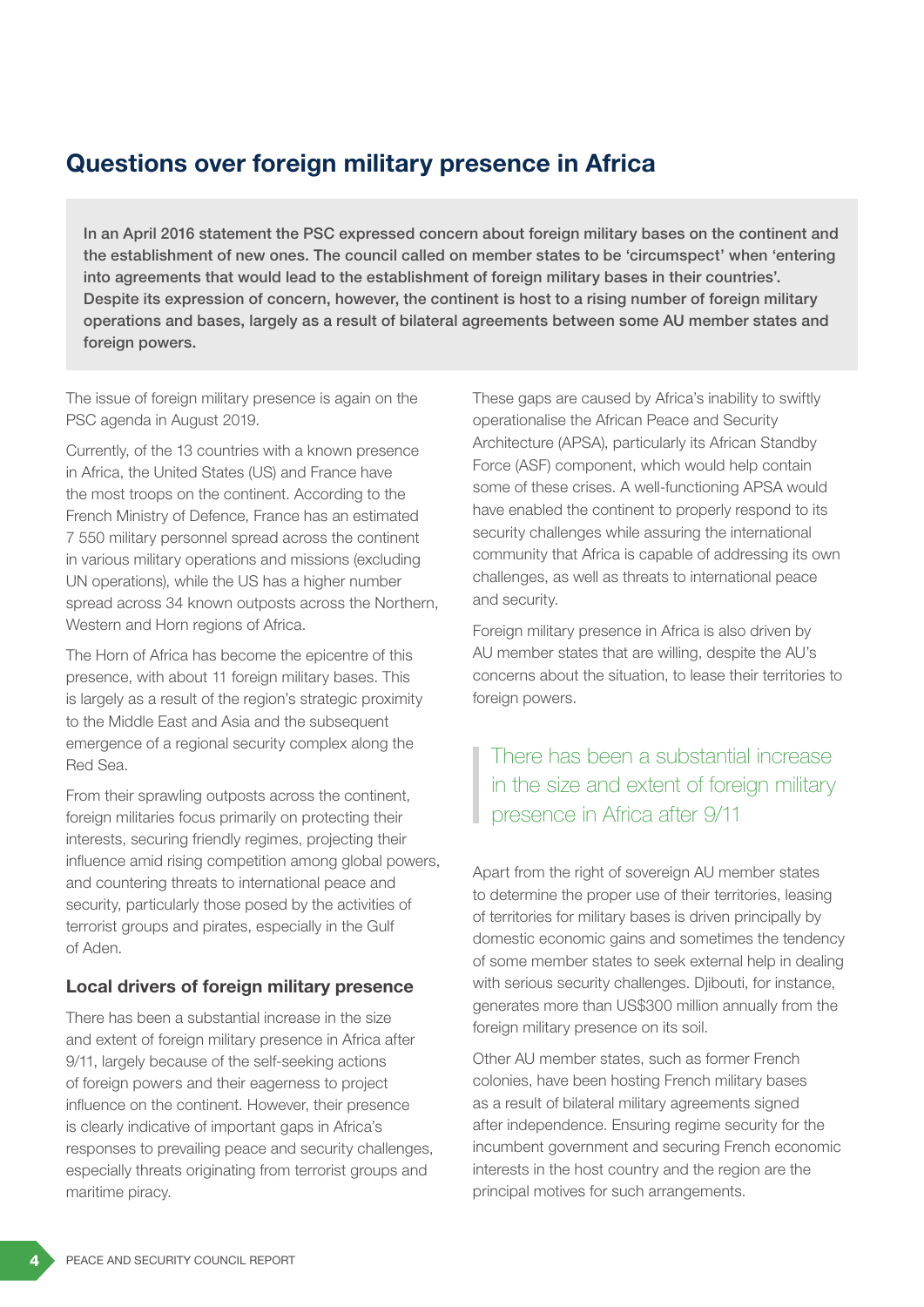#### Foreign military presence in Africa



### The dangers of foreign military presence in Africa

Arguably, the successes of US drone attacks in Somalia have contributed significantly to reducing al-Shabaab's spoiler capacity in efforts towards peace. Similarly, the contribution of French troops in building the capacity of national armies in the Sahel and driving out jihadists from northern Mali has been significant, although terrorism does not seem to be receding in the region. Yet despite such direct contributions there is also a downside to this foreign military presence.

First, the competition among the various foreign militaries to influence responses to challenges in Africa's hotspots has led to a multiplicity of activities that overcrowd the security landscape, especially in the Sahel and the Horn of Africa. This has had direct implications for the emergence of ad hoc regional response structures such as the Joint Force of the Group of Five of the Sahel (G5 Sahel) and the Multinational Joint Task Force (MNJTF).

Such regional responses emerge out of the willingness of some African states to address certain security

challenges outside the framework of the regional economic communities, with the support of a foreign military presence. The G5 Sahel, for instance, is considered by many as France's exit strategy from the Sahel. The existence of ad hoc responses such as the G5 Sahel, in which French authorities and military presence have played a key role, has lessened the urgency to operationalise regional security structures.

The increasing presence of Asian powers in Diibouti points to another major risk. Following China's expanding presence in the country, there are growing fears in Japanese and Indian circles regarding its implications for Chinese influence in the Indian Ocean. The result is a consequent expansion of Japanese influence in Djibouti.

This has not just exported the tensions in the East China Sea to Africa but has also made Africa practically complicit in the actions of its guests elsewhere. The latter is evident from the role of Djibouti as a base for US drone operations in Somalia and Yemen, as well as the United Arab Emirates' use of the Assab base in Eritrea for operations in Yemen.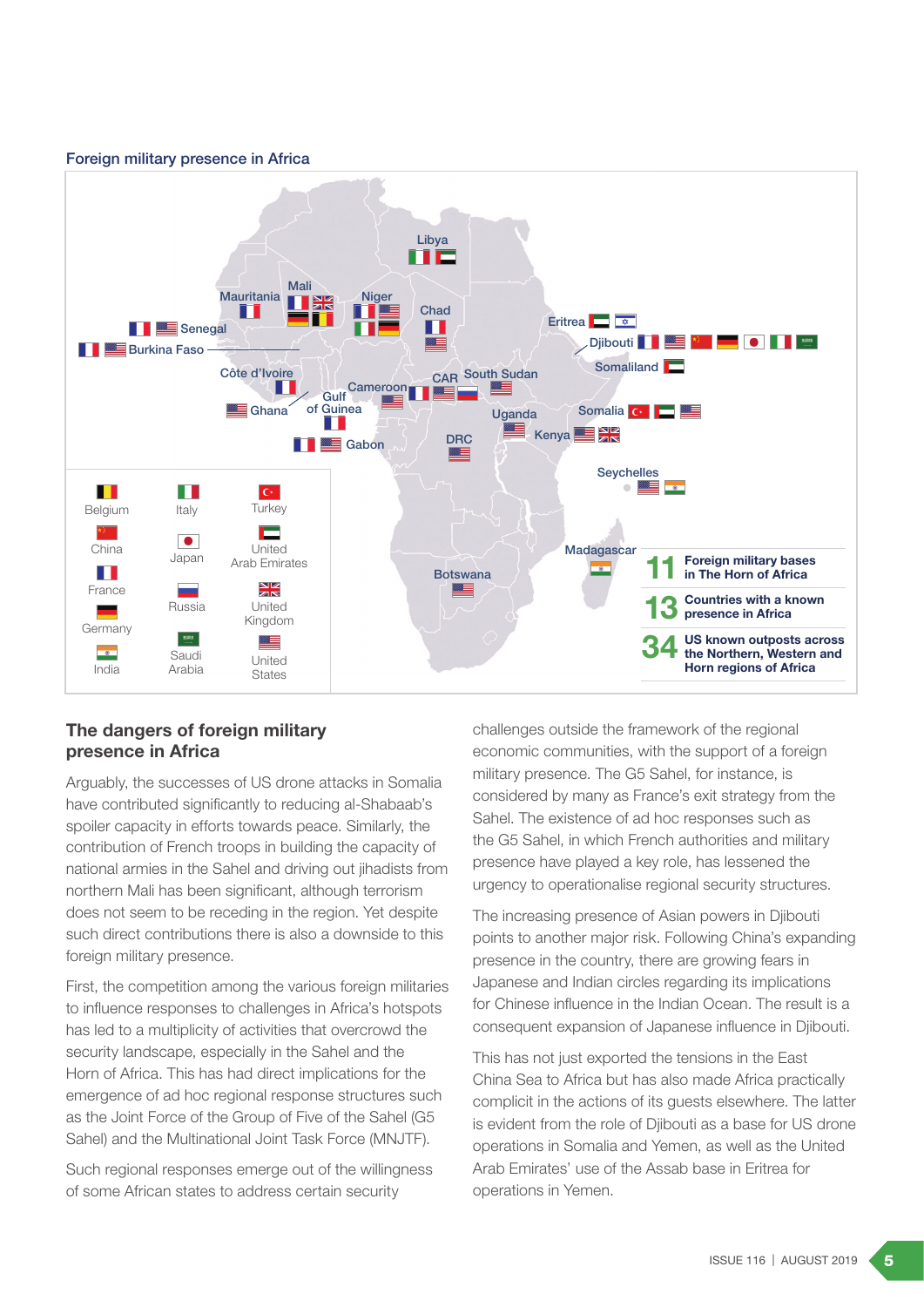Also important is the potential destabilising impact that growing rivalry among major global powers may have on the continent. Rivalry between the US and China is playing out in Djibouti, where the two countries are competing to outpace each other and have accused each other of spying.

While the Chinese have accused the US of taking unauthorised photos of its facility, the US has accused China of shining lasers into the eyes of American pilots. Such developments raise serious concerns as to the long-term outcomes of continued tension between global powers (China and the US) and between regional powers, such as Japan and China.

Rivalry between the US and China is playing out in Djibouti, where the two countries are competing to outpace each other

Apart from turning Africa into a proxy turf for extra-regional competition, the risks of such tensions' escalating are also high. In the event of such an escalation the host member state and the African continent, in general, are set to house the showdown and will be on the receiving end of the ensuing destruction.

#### No continental consensus

Particularly crucial is the fact that, despite the risks associated with foreign military presence and the AU's call for member states to be circumspect in their dealings, there is still no established continental consensus on the modalities for regulating bilateral initiatives that result in the establishment of bases.

This raises questions as to what constitutes 'circumspection', given that member states reserve the right to pursue their national interests as sovereign entities. This has allowed bilateral relations that can be shrouded in secrecy but still have significant implications for collective security on the continent.

#### PSC's call for circumspection

The AU's request for circumspection on the part of member states is necessary to inform urgent continental action. The need for urgency stems from the self-justifying nature of foreign military presence. The US, for instance, has numerous military outposts, often referred to as lily pads, on the continent from where it conducts drone operations, training, military exercises, direct action and humanitarian activities.

The associated infrastructure, support systems and military personnel for these operations have, in and of themselves, amounted to significant American interest in Africa. The US military justifies its presence on the continent as necessary for the protection of those interests.

Owing to the sensitive nature of the situation, discussions about the future of foreign military presence therefore require the utmost objectivity – not just for African member states but also for all actors currently scrambling for a presence across the continent.



FROM FOREIGN BASES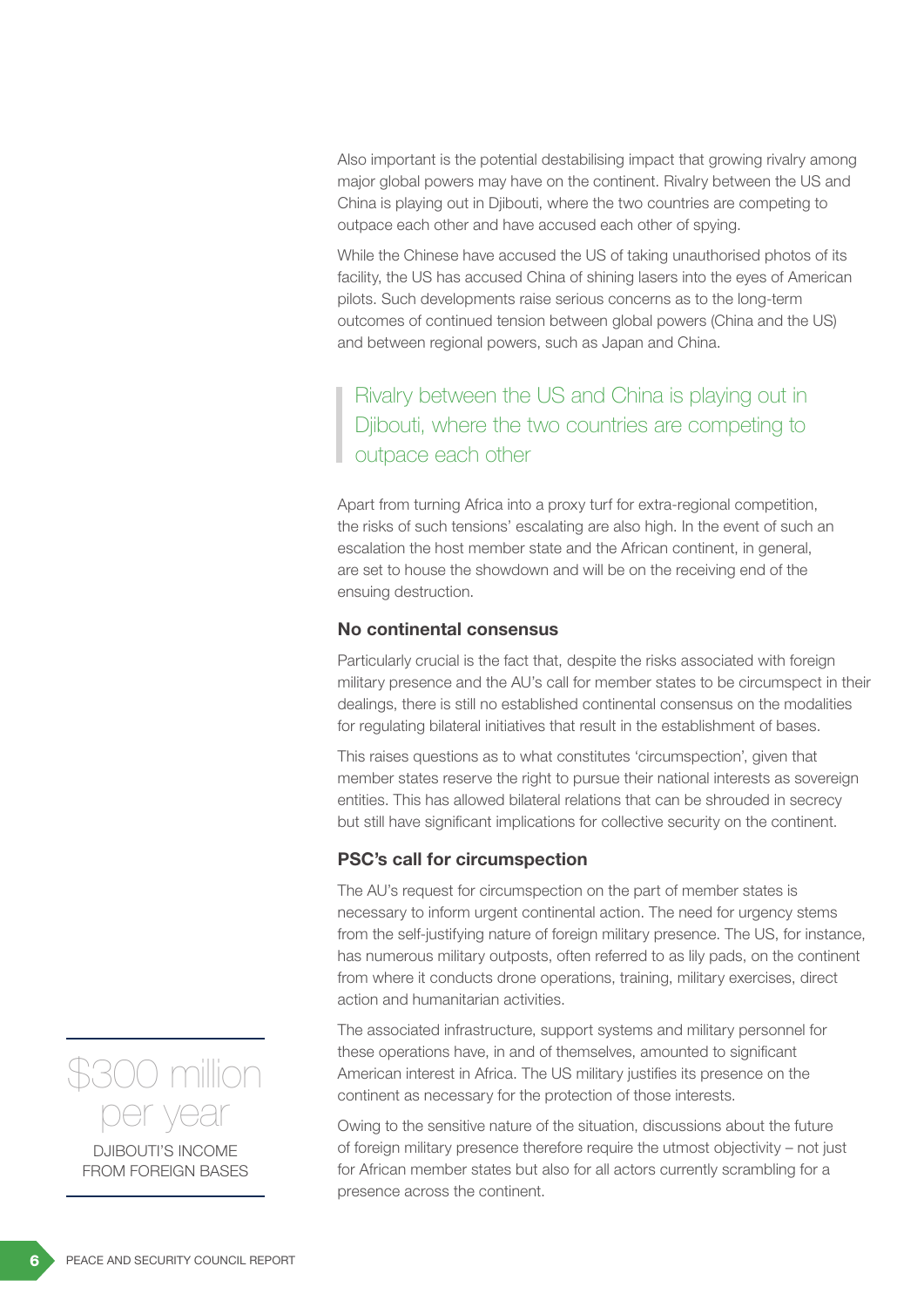## Sudan needs women at its negotiating table

Sudanese women played a leading role in the pro-democracy movement that started in April and set their country on the long road to transition. Since the popular uprisings though, women's participation in shaping Sudan's political landscape has been limited. Their notable absence from negotiations to date is a missed opportunity to achieve lasting positive change.

### Non-violent resistance

Restoring power to civilian rule is proving difficult in Sudan. As the military continues to exert power over the population, civilians continue to protest. Non-violent resistance has been met with the butt of a rifle and women, in particular, have been targeted. Between April and June, 70 cases of rape and gang rape of protesters, female medical personnel and human rights defenders were reported, with over a dozen minors injured or killed.

By July, Sudan's Transitional Military Council and the civilian Forces of Freedom and Change agreed on a preliminary power-sharing agreement aimed at transferring control to civilian rule. On 4 August the two groups agreed on a constitutional declaration that will ensure the formation of a transitional government. The formal signing took place on 17 August. A three-year transitional period will be set up with a ruling body that comprises six civilians and five generals.

### The need for accountable and transparent governance

Political arrangements – like the one currently struggling for survival in Sudan – are not the end of a process but rather the beginning of building more accountable and transparent governance. They don't guarantee stability or security on their own but are indicative of the type of society that will follow.

Including women in peace processes not only bridges divides between conflicting parties, but leads to better long-term outcomes. When women are involved, peace agreements are 35% more likely to last at least 15 years, and 64% less likely to fail. Women's level of influence over a peace process is also associated with the likelihood that an agreement will be reached and that it will include gender-specific provisions.

Women aren't considered key actors in peace processes because the focus tends to be short-term – ending the bloodshed – rather than the type of society and peace the negotiations will deliver.

Peace processes typically involve powerful men forgiving each other for the wrongs – including wrongs against women – they, or those they command, have committed, says Professor Cheryl Hendricks from the Africa Institute of South Africa. These men distribute power and access to resources among themselves, which serves to consolidate existing power structures.

### A key role for women in ensuring the reform process

Women bring a different voice to peace deals. Research shows that agreements with female signatories have more provisions for political, economic and social reform. When women are absent, peace deals tend to be more military-focused.

### If gender priorities are not spelt out at the beginning they are unlikely to be recognised over time

Considering the difficult transition Sudan will have to navigate to create a government based on human rights, it is essential that political, economic and social reforms are prioritised. And this is where women have a key role.

While the number of women represented during negotiations does not guarantee gender equality, including them gives their rights and interests a fighting chance. If gender priorities are not spelt out at the beginning, and strategically planned and budgeted for, they are unlikely to be recognised over time.

In the same vein, women's inclusion during the prenegotiation and negotiation phases paves the way for their inclusion in new institutions and during the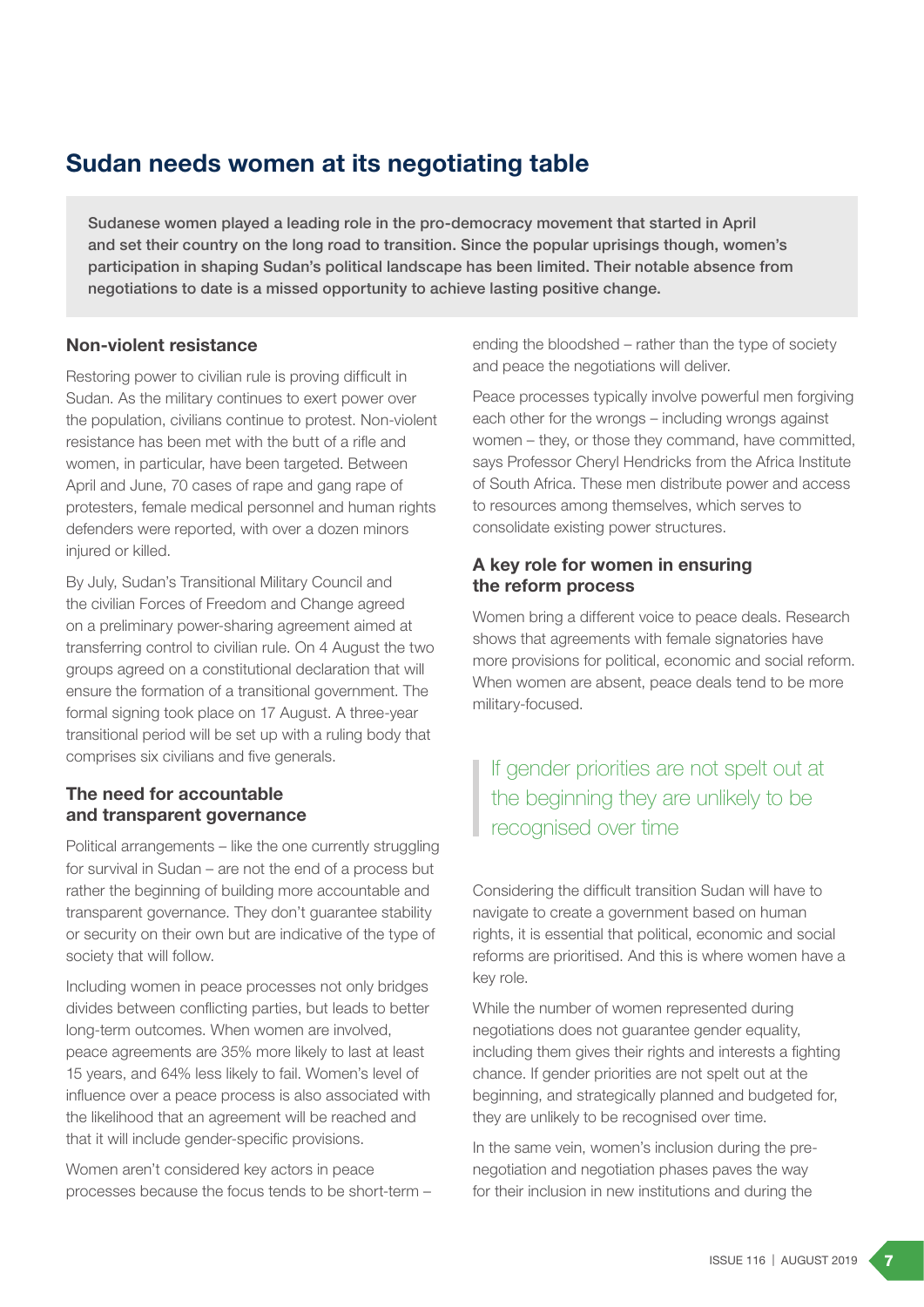implementation phase of the peace agreement. If women are not involved early on, chances are they will not be included in the later stages.

#### Lessons from Mali

Mali is a case in point. The Algiers Agreement signed in 2015 offered little in terms of inclusivity. The peace process and its related bodies and mechanisms fall short of meeting the 30% quota for Malian women. Four years later, the highest committee overseeing implementation, the Agreement Monitoring Committee, which is made up of 39 members from the government and signatory movements, is still composed entirely of men.

### Sudanese women's organisations thus far has kept the international spotlight on human rights violations

Sudan's peace process provides an opportunity for its women to strengthen and consolidate women's networks and help forge effective implementation strategies. In Liberia, such networks were instrumental in reviving political will for the disarmament process when it stalled.

Sudanese women should undertake mass action campaigns to push their way into official processes that currently exclude them. The push for inclusivity of women will have to come from civil society and political groups.

#### A quota for women's representation

Three possible routes could be explored. One would allow an independent delegation of women to participate in the process. A second could involve formal consultative forums to identify key issues from women's groups which are then communicated to negotiators. Finally, the 11 members of the new transitional government should at a minimum make provision for a quota for women's representation which ensures women constitute at least 30%, as per international norms.

The collective role of Sudanese women's organisations thus far has kept the international spotlight on human rights violations. They should continue to play a crucial role, especially in ensuring that the final agreement represents women and marginalised groups.

Monitoring the implementation of the political settlement – including of gender-specific provisions where they exist – is a key activity that local and international communities tend to overlook. In Sudan, women need to be closely involved in monitoring progress on the country's peace deal.

Regional and international institutions must together exert pressure to ensure women play a meaningful and sustained role in Sudan's negotiations once they resume. This requires procedures that explicitly allow women to influence decision making, rather than focusing on the numbers of women involved.

There are already woman champions who are the faces of positive transition in Sudan. In the interest of lasting stability, they need a place in the transitional government.



THE QUOTA FOR WOMEN INTERNATIONALLY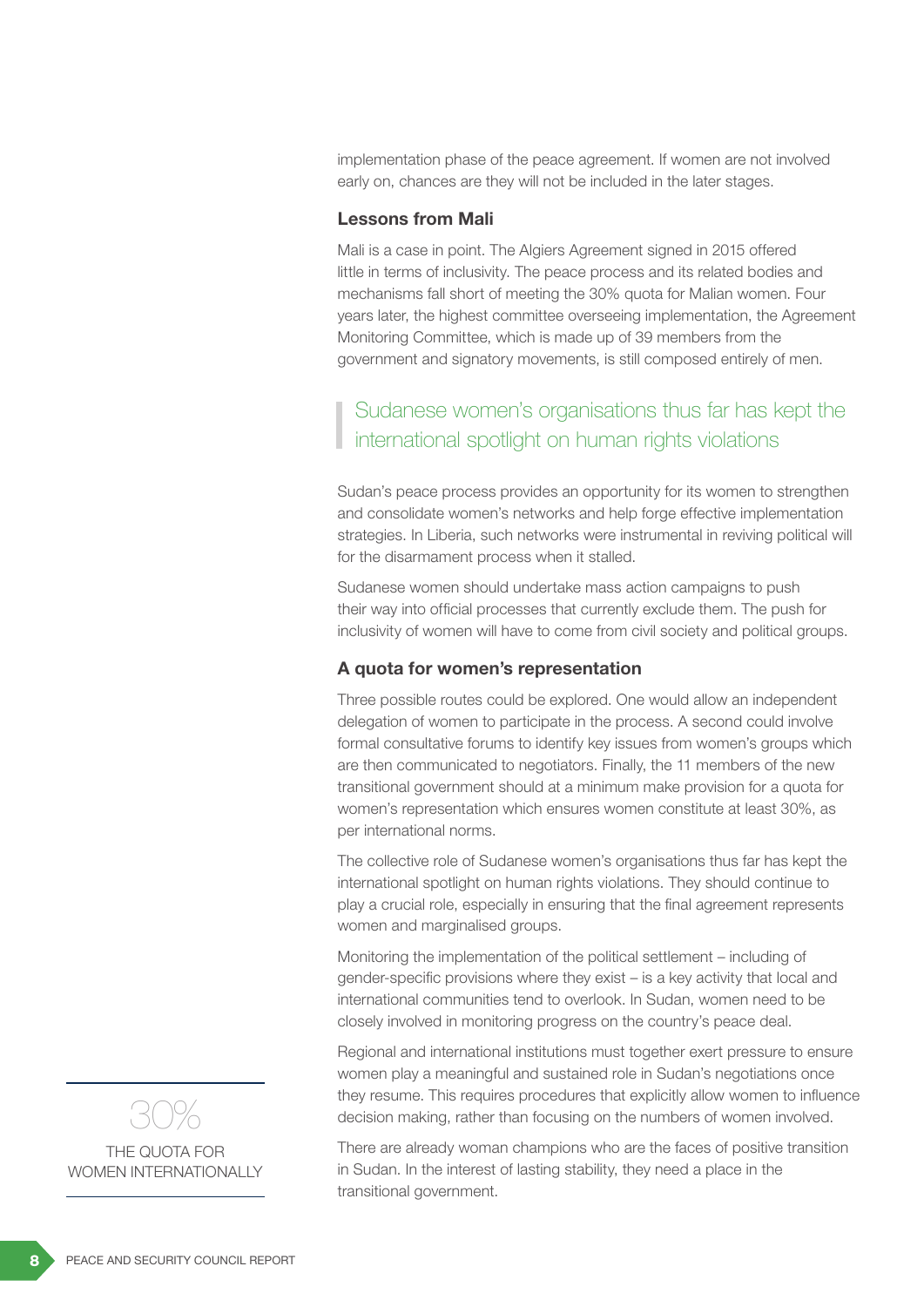# As 2020 approaches, Côte d'Ivoire is faced with its old demons

On 29 July 2019 former presidents of Côte d'Ivoire Henri Konan Bédié and Laurent Gbagbo met in Brussels, where Gbagbo has been cloistered in exile since his acquittal by the International Criminal Court (ICC) on crimes against humanity.

This meeting between the president of the Ivorian Democratic Party (*Parti Démocratique de Côte d'Ivoire* [PDCI-RDA]) and the founder of the Ivorian Popular Front (*Front Populaire Ivoirien* [FPI]), the umpteenth episode in the Ivorian political game, inevitably reshuffles the cards of the country's future as it nears the 2020 presidential election.

The question facing the international community, particularly the African Union (AU), its Peace and Security Council (PSC) and the Economic Community of West African States (ECOWAS), is what role they could or should play in the reconstruction of postconflict states such as Côte d'Ivoire, and therefore in the prevention of a possible eruption of old tensions into armed conflagrations.

The current political context in Côte d'Ivoire, characterised by shifting political alliances between major allies, disagreements around the reform of the electoral commission, and a military that does not seem sufficiently integrated, presents major challenges in the lead-up to the 2020 presidential election.

The spectre of another political crisis, or even a bloody scenario that must be avoided at all costs, is hovering over Côte d'Ivoire. The AU, PSC and ECOWAS should swiftly engage all Ivoirian stakeholders to help them iron out their differences. This is necessary to ensure a peaceful electoral campaign and polls.

### A troubled recent past

Côte d'Ivoire slid into conflict after the military overthrew Bédié in December 1999 and installed Gen. Robert Guéï in power.

Despite the relative calm brought about by the Linas-Marcoussis (2003), Accra (2004) and Pretoria (2005) agreements, the country remained divided between the north and the south and in a state of instability.

The 2007 Ouagadougou agreement, another attempt to make peace, somehow managed to reunite the territory

and resolve the crucial question of the eligibility criteria for the presidency. These had excluded Alassane Dramane Ouattara in particular from the race.

The disputed presidential election of December 2010 again plunged Côte d'Ivoire into a deadly crisis that claimed more than 3 000 lives. Gbagbo refused to yield power to Ouattara, after first one and then the other was declared the winner by key electoral management bodies (the Constitutional Council for the former and the National Independent Electoral Commission for the latter).

The 2010–2011 crisis suggests that the institutional question concerning the electoral process and therefore the impartiality of electoral management bodies is not really resolved. This despite the fact that it forms an integral part of the various agreements, including Ouagadougou.

### Political actors are in open disagreement about the latest reforms of the Independent Electoral Commission

Today, political actors (government and opposition) are in open disagreement about the latest reforms of the Independent Electoral Commission (CEI). These were recently adopted by a parliament largely dominated by the ruling party, the Rally of *Houphouëtistes* for Democracy and Peace (*Rassemblement des Houphouëtistes pour la Démocratie et la Paix* [RHDP]). In 2016 the African Court on Human and Peoples' Rights had ordered the Ivorian government to reform the CEI.

The adoption of the new framework for the composition of the CEI was neither unanimous nor consensual. The opposition has denounces a balance of power that still favours the ruling party, which would keep control over one of the key electoral management bodies.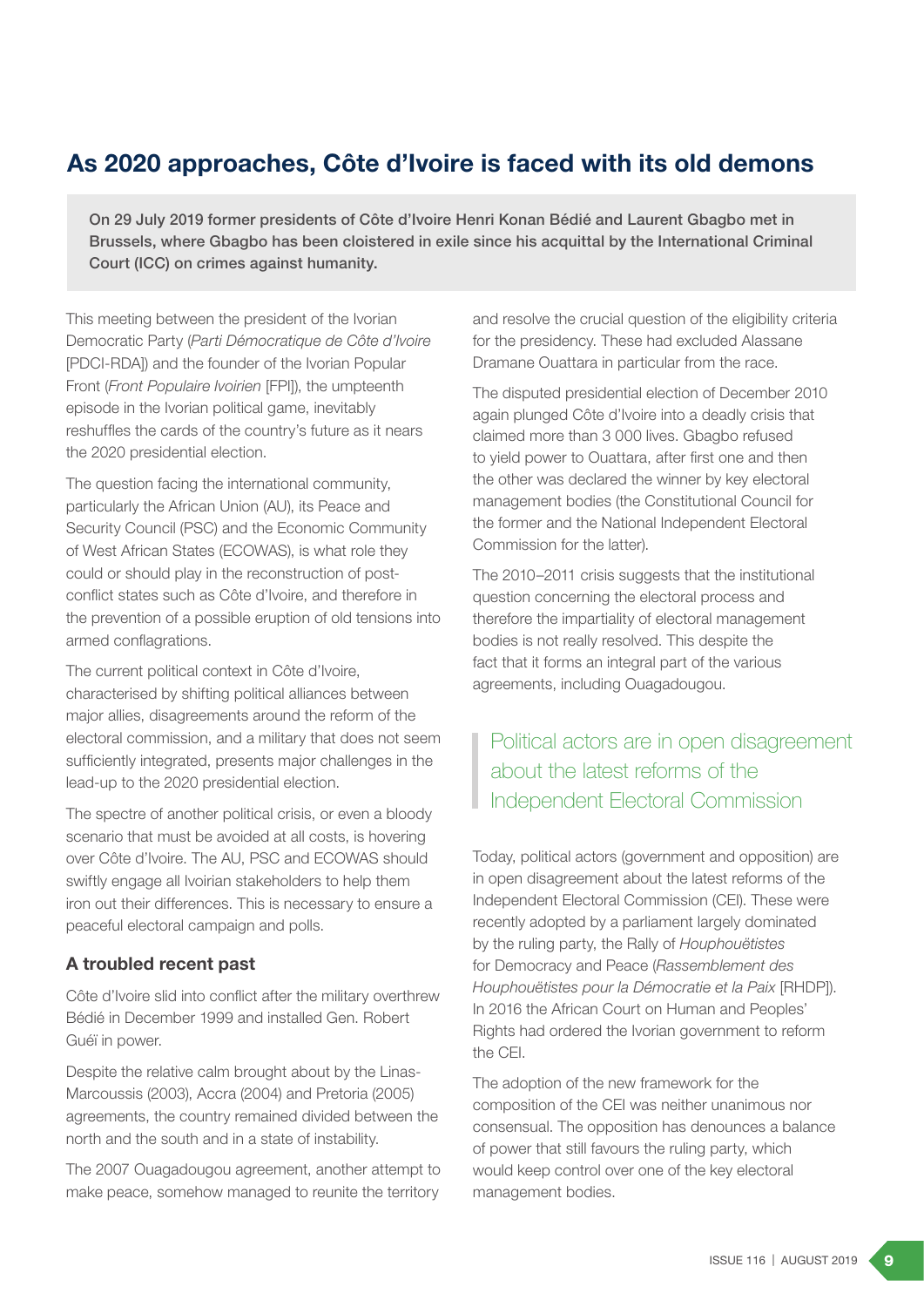Mutinies in the Ivorian army in 2017 and 2018 add to the political dissent. The rumble – which also involves soldiers demobilised in 2011 – began in Bouaké, the former rebel headquarters. Many of these rebels have since been integrated into the Ivorian regular army. Former rebels have asked the government to make bonus payments dating back to 2011, when they had backed Ouattara after Gbagbo's refusal to abdicate power.

It appears as though the Ivorian army is the victim of its inadequate integration – one of the problems that the 2016–2020 military programming law (*loi de programmation militaire*) is struggling to address.

#### Taking the same and starting again

In 2010 the electoral contest revolved around three major political parties, namely Bédié's PDCI-RDA, Gbagbo's FPI and Ouattara's RDR. The last two reached the second round, after which Bédié rallied behind Ouattara under the RHDP platform.

It is necessary to prevent, at all costs, having the country torn apart again by partisan and personal interests

The recent transformation of the RHDP into a unified political party does not have the approval of all the members of the platform, especially the PDCI-RDA. Bédié – who in September 2014 had launched the so-called 'Daoukro call' to vote for Ouattara in the first round of the 2015 presidential election – denounced the latter for reneging on his promise to support a PDCI-RDA candidate in 2020. The umbilical cord being cut, Bédié is now attempting a rapprochement with Gbagbo's FPI ahead of the election campaign for 2020.

Another important man in the equation, Guillaume Soro (president of the National Assembly until February 2019 and former secretary general of the rebel *Forces Nouvelles* that helped bring Ouattara to power in 2011), having also refused to join the RHDP, is positioning himself for 2020. He has rallied two political parties to his cause, and is also said to be in talks with Bédié.

An alliance among Bédié, Gbagbo and Soro for the 2020 presidential election would undoubtedly shake Ouattara's regime, if it does not make it fall. It should be noted that Gbagbo, Ouattara, Bédié and Soro were the main signatories of the 2007 Ouagadougou agreement. Their interactions before that were marked by even more animosity. Since then, alliances have been formed and disbanded and continue to play a major role in Ivorian political life.

It is necessary to prevent, at all costs, having the country torn apart again by partisan and personal interests. While the primary responsibility for

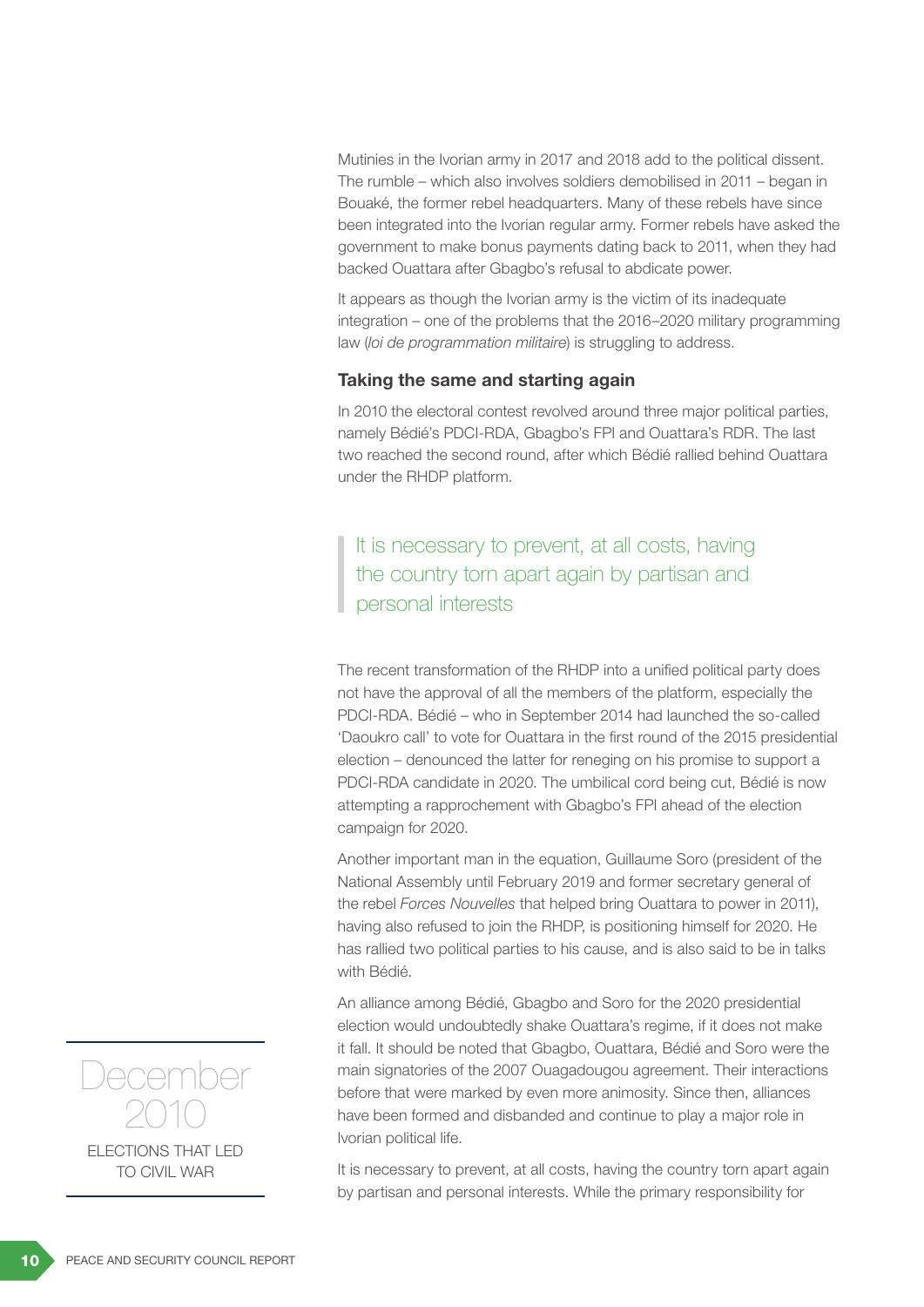peace rests with the country's main political (and military) actors, the AU, the PSC and ECOWAS could do a lot to help.

#### Rebuilding and preventing conflict go hand in hand

The AU, in particular its PSC, is mandated to prevent conflicts on the continent. Côte d'Ivoire has had a turbulent history since the demise of Felix Houphouët-Boigny and the subsequent division of the country. This became more pronounced in the first decade of the 21<sup>st</sup> century. In the face of this, the continent should have supported Côte d'Ivoire in a more sustained manner.

The Gambia, which had a post-election crisis similar to that of Côte d'Ivoire, was recently visited by the PSC to assess the country's progress in consolidating its institutions

When Gbagbo refused to leave power in 2011, the PSC suspended Côte d'Ivoire while ECOWAS threatened to take military action to dislodge him. These two institutions should have taken the full measure of the Ivorian situation and not limited their action to ensuring that Ouattara assumes power as a solution to a crisis that has contaminated the entire body politic and society.

The AU and the PSC have tools at their disposal that they could have used to support Côte d'Ivoire after 2011. It should be noted that The Gambia, which had a post-election crisis in 2017 more or less similar to that of Côte d'Ivoire in 2011, was recently visited by the PSC to assess the country's progress in consolidating its institutions.

The disarmament, demobilisation and reintegration process in Côte d'Ivoire has been, in many ways, a success. Yet security sector reform, particularly that of the military, has not been completely successful, as evidenced by the 2017–2018 mutinies.

There is also no consensus that national reconciliation is a reality in the country, with some arguing that such claims amount to little more than political posturing. However, it is indisputable that the question of reforming the CEI will continue to be a major stumbling block between the government and opposition and could, if left unresolved, cause serious upheaval.

In this context, the continent could help to further reconciliation. The Panel of the Wise (part of the African Peace and Security Architecture) could ensure, for example, that a consensus is reached on divisive issues ahead of the 2020 election. The chairperson of the AU Commission could also make use of his good offices. A wait-and-see attitude is certainly not a viable approach.

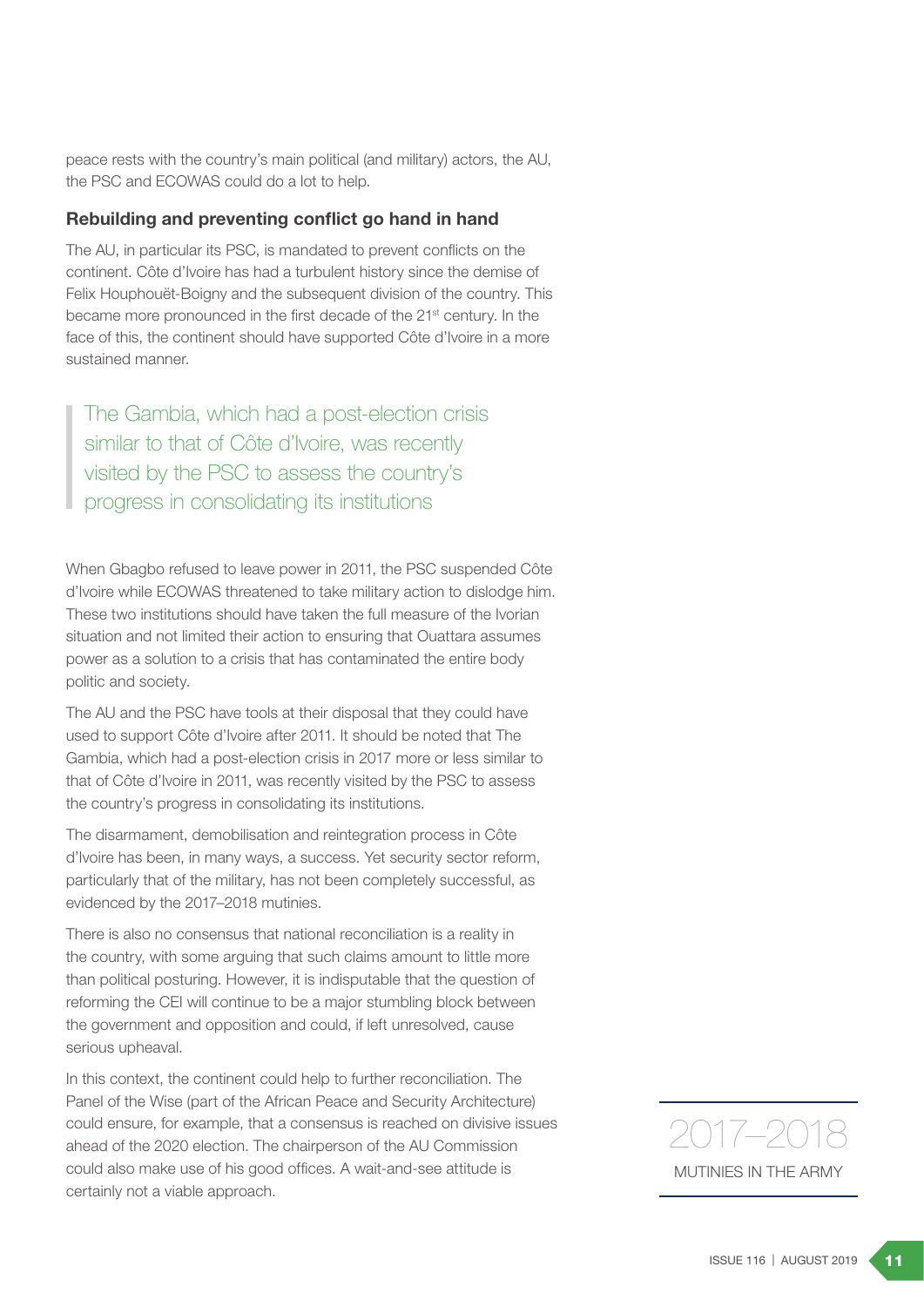### Civil society wants peoples' voices to be heard

Civil society organisations (CSOs) across the continent are calling for greater access to continental institutions such as the AU and regional economic communities (RECs).

The call comes as many civil society actors become increasingly apprehensive about what they see as a shrinking space for civil society. In countries such as Burundi and Tanzania, non-governmental organisations (NGOs) are regulated through strict new laws and there are growing concerns about restrictions against the media. Elsewhere, such as in Uganda and Rwanda, freedom of speech and of association have been under threat for some time.

Many believe therefore that CSOs in Africa will have a stronger voice by reaching across borders and supporting one another when engaging with issues such as democracy and good governance on a continental level. To do this, they need functioning channels through which to engage with institutions such as the AU and RECs. Yet these channels are not always available.

In Burundi and Tanzania nongovernmental organisations are regulated through strict new laws

While the AU aspires to transform itself into a peoplecentred organisation – a principle contained in Agenda 2063 – civil society is often relegated to a secondary role.

At the same time, CSOs can find it difficult to collaborate with each other because of the vast diversity of organisations in terms of areas of focus, capacity, credibility and representivity. Working together across borders is not always easy – especially for those with limited funding.

Still, a number of suggestions are on the table to amplify civil society's contribution. This includes pushing for stronger institutional structures, ensuring regular engagements with high-ranking officials, participating in drawing up continental protocols and action plans, and assisting with the sourcing of funding for some activities. In some instances, African institutions collaborate with NGOs on programmatic issues if funding is available.

Ironically, while the main accusation against many CSOs is that they are foreign funded, most pan-African institutions such as the AU and RECs also receive considerable outside funding.

#### Institutional arrangements at the AU level

Several institutional models exist for engagement between civil society and continental institutions. The AU's Economic Social and Cultural Council (ECOSOCC), for example, is its civil society policy organ. Yet its work has limited capacity and visibility.

When it comes to CSOs working in the area of peace and security, there are regular interactions between many of them and the AU Commission.

During a retreat of the Peace and Security Council (PSC) in Lesotho in February 2014, CSOs again recommended the proper operationalisation of ECOSOCC, as well as greater collaboration with the PSC through, for example, assistance with mediation, training and input into the biannual reports to the AU on the state of peace and security in Africa.

They also called for the implementation of the 2008 Livingston formula on cooperation between the PSC and CSOs. The formula calls for, among others, an annual meeting between ECOSOCC and the PSC.

Meanwhile, CSOs engaging with the AU on peace and security have vowed to further coordinate their efforts and to engage collectively on issues that are crucial for silencing the guns on the continent.

During a meeting in Addis Ababa earlier this year, in which representatives of the AU acknowledged the significant contribution by CSOs to the peace and security agenda, it was decided to deepen engagement with the AU at all levels on strategic issues where civil society can make an important contribution.

#### Unequal access to regional economic communities

CSOs are also finding it difficult to engage with their respective RECs.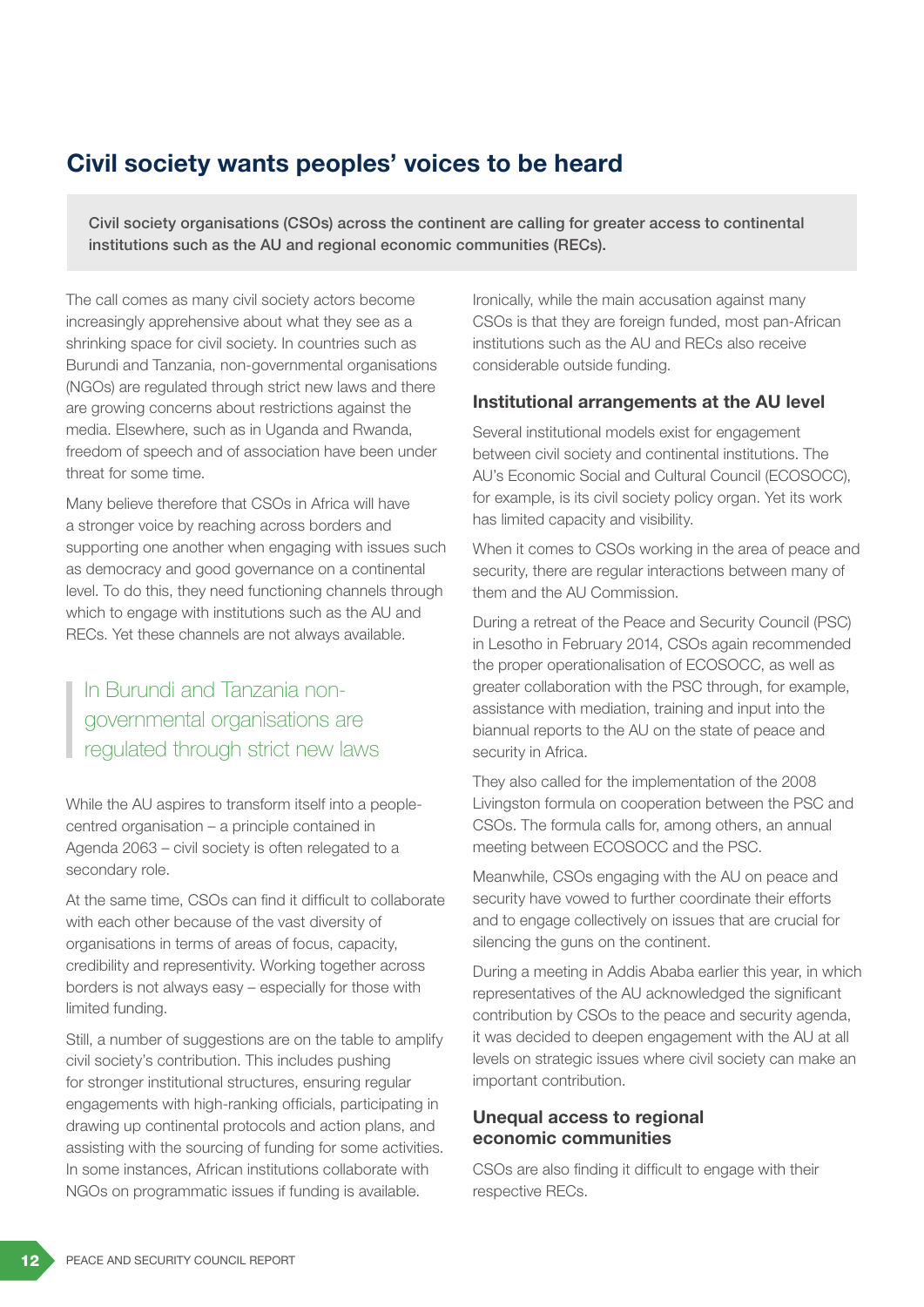Institutionally, engagement between civil society and regional institutions on the continent is progressing in asymmetrical ways. While the Southern African Development Community (SADC) CSO Forum, created in 2012, is not a statutory body of SADC, it is recognised by the SADC Secretariat and has regular interactions with it. In East Africa, the East African CSO Forum, created in 2007, is an autonomous body of NGOs and CSOs engaging with the East African Community (EAC).

Citizens in East Africa do have indirect access to the EAC through the East African Parliament, something that does not exist in SADC. NGOs and other organisations have called for years for the SADC Parliamentary Forum to be transformed into a proper parliament where citizens' issues can be debated, but this has yet to happen.

### The case of SADC

On the margins of SADC's annual summit in Dar es Salaam in August 2019, CSOs attending the 15<sup>th</sup> SADC–CSO Forum expressed concern about the lack of access to the SADC Secretariat and the summit of leaders taking place on 17 and 18 August.

### CSOs called on SADC to ensure the free movement of people in the region and to condemn acts of xenophobia

The CSO Forum handed a memorandum of understanding to a representative of the Tanzanian government, the host of the SADC summit, calling on leaders to take drastic steps to improve people's socio-economic situation. Calls were also made for the reinstatement of the SADC Tribunal – a crucial institution that could give citizens in SADC recourse if their rights are violated, but which was scrapped in 2014.

CSOs also called on SADC to ensure the free movement of people in the region and to condemn acts of xenophobia in South Africa.

Yet no proper, recognised channels exist for regular engagement with SADC – either at the summit level and ministerial meetings or at the secretariat in Gaborone. SADC is currently revising its two key development frameworks – the Regional Indicative Strategic Development Plan and the Strategic Indicative Plan of the Organ on Politics, Defence and Security – which are expiring in 2020. Some CSOs have been consulted in this process, but there is no plan on the table to include the institutionalisation of civil society engagement in these strategies.

As many doors close for civil society on a national level, these regional and continental structures can provide much-needed solidarity and support for efforts to ensure accountability and good governance by African leadership.

# 2014

THE SADC TRIBUNAL ABOLISHED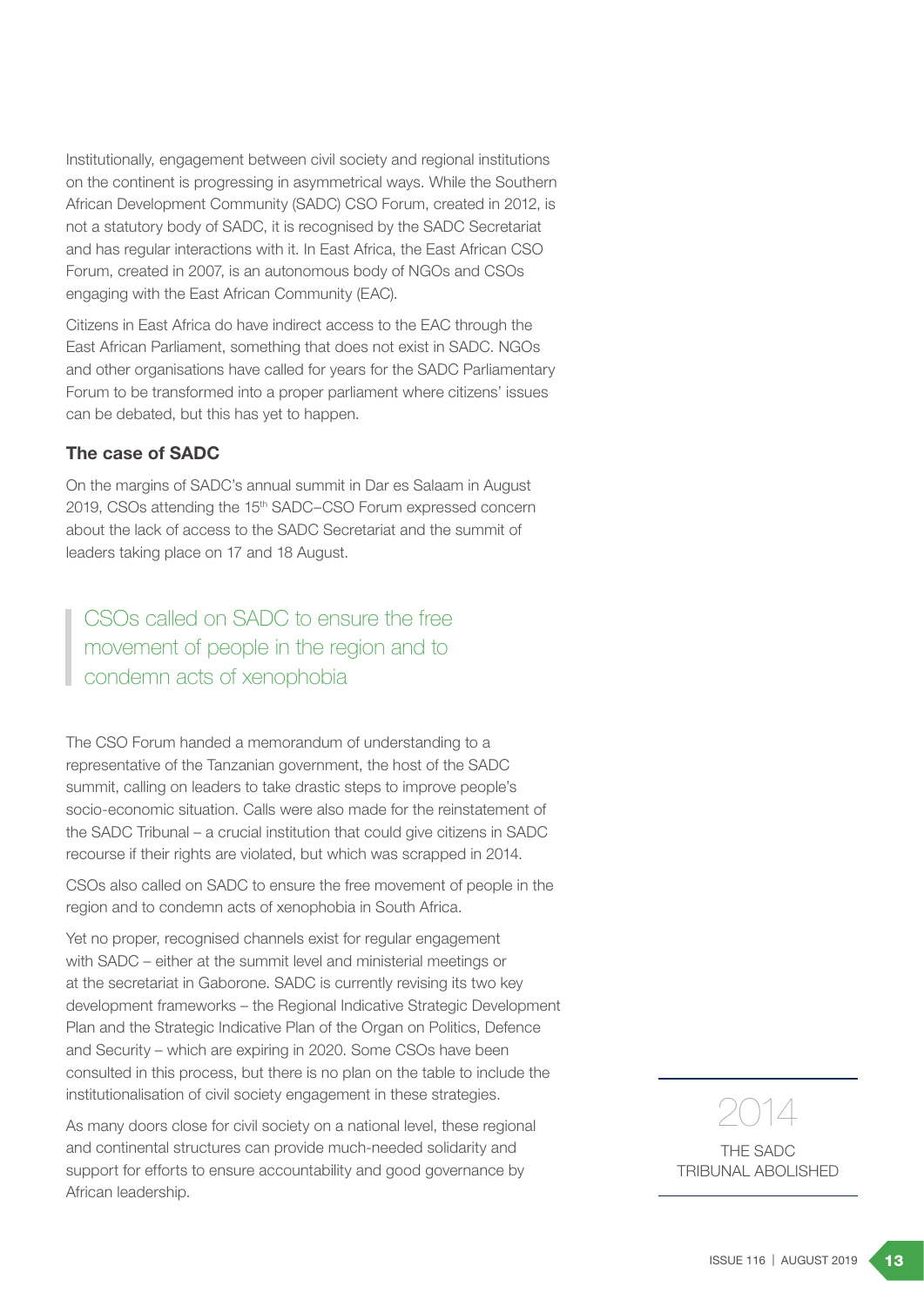# Zimbabwe aims to highlight disaster prevention and foreign militaries in Africa

Zimbabwe chairs the PSC for the month of August 2019, when the council will be discussing a range of issues – from preventing disasters to the presence of foreign troops on African soil. The *PSC Report* spoke to Zimbabwe's Ambassador Albert Chimbini about Zimbabwe's plans for the month.

### What are the major peace and security issues that the PSC will focus on in August 2019?

There are statutory meetings that the PSC has to convene during the month of August 2019, which are important to its agenda and are included in the programme of work adopted in July 2019. Key issues to be addressed include natural and other disasters and peace and security; the state of foreign military presence in Africa and its implications for the African Common Defence and Security Policy; cooperation, coordination and collaboration between the PSC and regional economic communities and regional mechanisms (RECs/RMs) on peace and security related matters; and the concept of popular uprisings and how it impacts peace and security on the continent.

The PSC will also hold its annual consultative meeting with the African Commission on Human and Peoples' Rights (ACHPR).

### What should be the role of the African Union (AU) in disaster prevention and management?

Article 15 of the PSC Protocol confers upon the council the responsibility to 'take active part in coordinating and conducting humanitarian action in order to restore life to normalcy in the event of natural disasters'. The AU Commission (AUC) is endowed with the normative frameworks, the required structures and some funding to manage and mitigate natural and other disasters. The existing structures should be capacitated to sustainably activate preventative measures, partly through the timely dissemination of relevant information to all stakeholders. An effective early warning mechanism is therefore critical. The AU is establishing a database that will enable experts to foretell natural disasters.

The African Standby Force (ASF) is one mechanism that is charged with the responsibility to conduct humanitarian action. The AUC is expeditiously taking measures to operationalise the AU Humanitarian Agency.

Equally important is the need for a rapid response team that is adequately staffed and equipped to intervene and manage disasters as and when they occur. The AU, in collaboration with other stakeholders, should manage post-disaster rehabilitation and reconstruction in a manner that empowers local communities to mitigate the effects of future disasters.

### Why is the PSC discussing institutional relationships and partnerships between the AUC, foreign states and/or organisations?

Article 3 of the AU Constitutive Act states that one of the key objectives of the union is to 'establish the necessary conditions which enable the continent to play its rightful role in the global economy and in international organizations'.

## There is a need for a rapid response team that is adequately staffed and equipped to intervene

Further, the PSC Protocol in articles 12, 17, and 20 sets parameters for the council to collaborate and to hold consultations with parties concerned by or interested in conflict situations in Africa. Such collaboration and consultations have been ongoing between the PSC, foreign states and/ or organisations, with some being formalised partnerships. Despite the laid-out frameworks for collaboration and consultations, it is necessary that the state and scope of institutional relationships be reviewed as it relates to their efficacy towards the anticipation, prevention, management and resolution of conflicts in Africa. It is therefore necessary to continuously review the relationships with the objective of assessing whether they are fit for purpose in view of the ever-changing dynamics.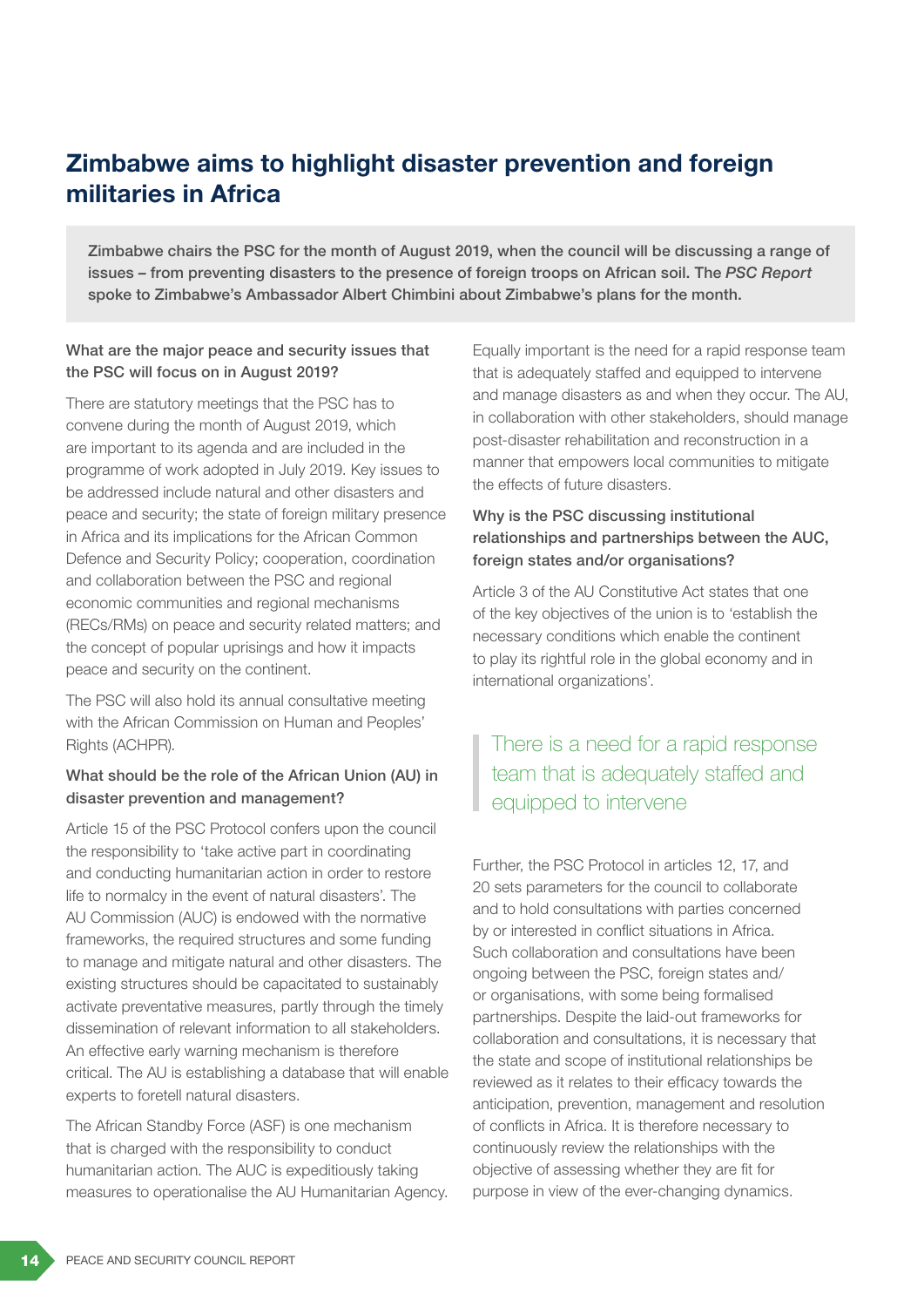#### Why is the presence of foreign militaries a concern for the PSC?

In pursuit of the implementation of the African Common Defence and Security Policy, the PSC should systematically and periodically take comprehensive stock of the defence and security dynamics on the continent. A key principle of the AU that is contained in its Constitutive Act is to 'establish and implement a common defence and security policy for the African continent'. The policy was adopted in Durban, South Africa in July 2002 by the AU Assembly. It is premised on the collective responsibility of African states to face common security threats to the continent and in line with the Solemn Declaration on a Common African Defence and Security Policy. The defence of Africa involves both traditional and non-military aspects that relate to the protection of people's political, cultural, social and economic values and their ways of life. Africa's non-military security threats emanate from the prevailing international environment and the high incidence of intra-state conflict.

### Africa's security threats emanate from the prevailing international environment and the high incidence of intra-state conflict

It is in the context of the above that the council has to evaluate the presence of foreign militaries on the continent with a view to establish whether it complements and/or advances the objectives of the African Common Defence and Security Policy. There are positives and negatives arising from this relationship whose political and socio-economic utility can only be fully exploited and realised through candid engagements with all the stakeholders.

#### What is the significance of the meeting between the PSC and the ACHPR?

The interface between the PSC and the ACHPR is provided for in the AU Constitutive Act and the PSC Protocol. Article 3 of the Constitutive Act espouses the objective of 'promoting and protecting human and people's rights in accordance with the African Charter on Human and People's Rights and other relevant human rights instruments'. In the same vein, the PSC Protocol states that the council 'shall seek close cooperation with the ACHPR in all matters relevant to its objectives and mandate. The Commission shall bring to the attention of the Council any information relevant to the objectives and mandate of the PSC.'

The observance and monitoring of human and people's rights calls for a sustained exchange of views and the evaluation of related activities that impact the consolidation of peace and security on the continent. It has been established that a failure to adhere to the union's principles related to human and people's rights often leads to the eruption of conflicts and crises on the continent. In the situations in Sudan and Libya, the PSC tasked the ACHPR to investigate allegations of human rights abuses.

ADOPTION OF THE AU CONSTITUTIVE ACT July 2002